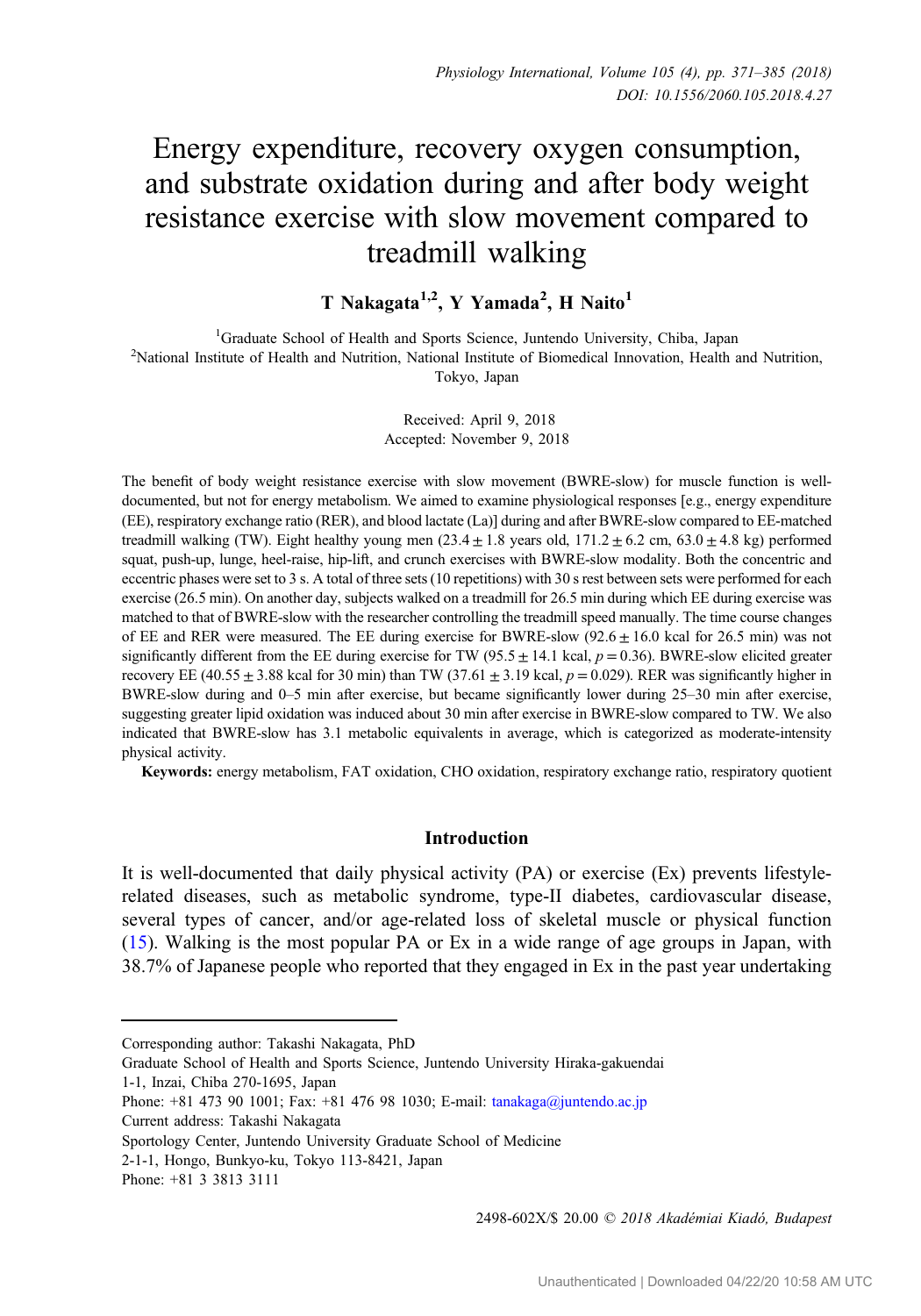walking, which was followed by conditioning Exs or light-intensity rhythmical gymnastics (15.0%), resistance exercise (RE; 14%), jogging/running (10.4%), and cycling  $(8.8\%)$  [\(18](#page-13-0)). The average metabolic equivalent (MET) of walking for leisure is 3.5, 3.0 for walking at a usual speed  $(4.0 \text{ km/h})$ , and  $4.3$  for walking at a brisk speed  $(5.6 \text{ km/h})$  [\(1](#page-12-0)). One benefit of walking is the regulation of body weight by increasing energy expenditure (EE) and lipid (FAT) oxidation. PA guidelines also recommend muscle-strengthening activity (i.e., RE) for 2 or more days per week in addition to aerobic activity to prevent age-related loss of muscle and bone tissue and physical function ([43](#page-14-0)). Recently, Kamada et al. ([19\)](#page-13-0) reported that ≤145 min/week of RE in older women has beneficial effects on all cause and cardiovascular disease.

Usually, RE is conducted using specific machines, including free weights or equipment with high-load intensity (∼60%–80% of one repetition maximum) [\(2](#page-12-0)). Recently, as alternative to these RE, methods such as low-load and high-repetition RE [\(10](#page-12-0), [25,](#page-13-0) [26](#page-13-0)) or low-intensity RE and tonic force generation with slow movement [\(33,](#page-13-0) [34\)](#page-13-0) have been investigated, and researchers have found these methods to be effective. However, even these alternative methods generally need machines and free weights, so access to these types of RE is still limited. In contrast, body weight resistance exercise (BWRE) does not need any equipment and can be performed in any setting within a small space. Previous studies have reported that BWRE is effective in improving muscle strength in healthy elderly people [\(14](#page-12-0), [28,](#page-13-0) [45\)](#page-14-0). The main limitation of BWRE is that the Ex is limited to low- to middle-load training, so that the effect of BWRE on muscle strength is weaker than that of the traditional RE.

To overcome the limitation, Watanabe et al. ([39\)](#page-13-0) examined BWRE with tonic force generation during slow movement (BWRE-slow) in older adults, and found that this RE improved muscle strength. Tsuzuku et al. ([37\)](#page-13-0) also found that BWRE-slow improved muscle strength in the elderly, accompanied by muscle hypertrophy. BWRE-slow can be conducted easily in any setting within a small space and attenuate hypertension during RE. However, to the best of our knowledge, the beneficial effect of BWRE-slow for energy metabolism is not well examined.

Previous studies have reported that mean EEs of traditional RE or circuit RE using freeweights or machines with high-loads ranging between 5 and 10 kcal/min [\(4](#page-12-0), [5,](#page-12-0) [7,](#page-12-0) [21](#page-13-0)), and the energetic profile of RE are different in mild aerobic Ex such as walking or jogging ([20\)](#page-13-0). It is well-known that high-intensity RE depends on carbohydrate (CHO) resources more than the FAT resources during Ex. However, because of the depletion of CHO in the contracted muscle cells by high-intensity RE, the FAT oxidation, when monitored by indirect calorimetry or other methods, is enhanced 30 min or 1 h after Ex to spare CHO, and facilitates subsequent muscle glycogen restoration using β-oxidation system  $(23)$  $(23)$ .

Nakagata et al. [\(27](#page-13-0)) recently indicated that the intensity (METs) and EE of BWRE-slow are much smaller than those of traditional RE using free-weights or machines (1.8–3.7 METs). This fact suggests that the BWRE-slow is equivalent to normal speed walking in terms of EE. However, because the Ex modality is quite different between BWRE-slow and walking, other physiological responses, such as recovery oxygen consumption (ROC), and substrate oxidation during and after Ex may be different between BWRE-slow and EE-matched walking, although no previous studies examined this to our best knowledge.

RE is an intermittent Ex including bouts of Ex and short-recovery intervals. On the contrary, walking is a continuous Ex. Two previous studies compared the physiological response of traditional RE using free-weights and machines with exercise energy expenditure (Ex EE)-matched treadmill walking (TW) or jogging [\(8,](#page-12-0) [11](#page-12-0)). Comparison of physiological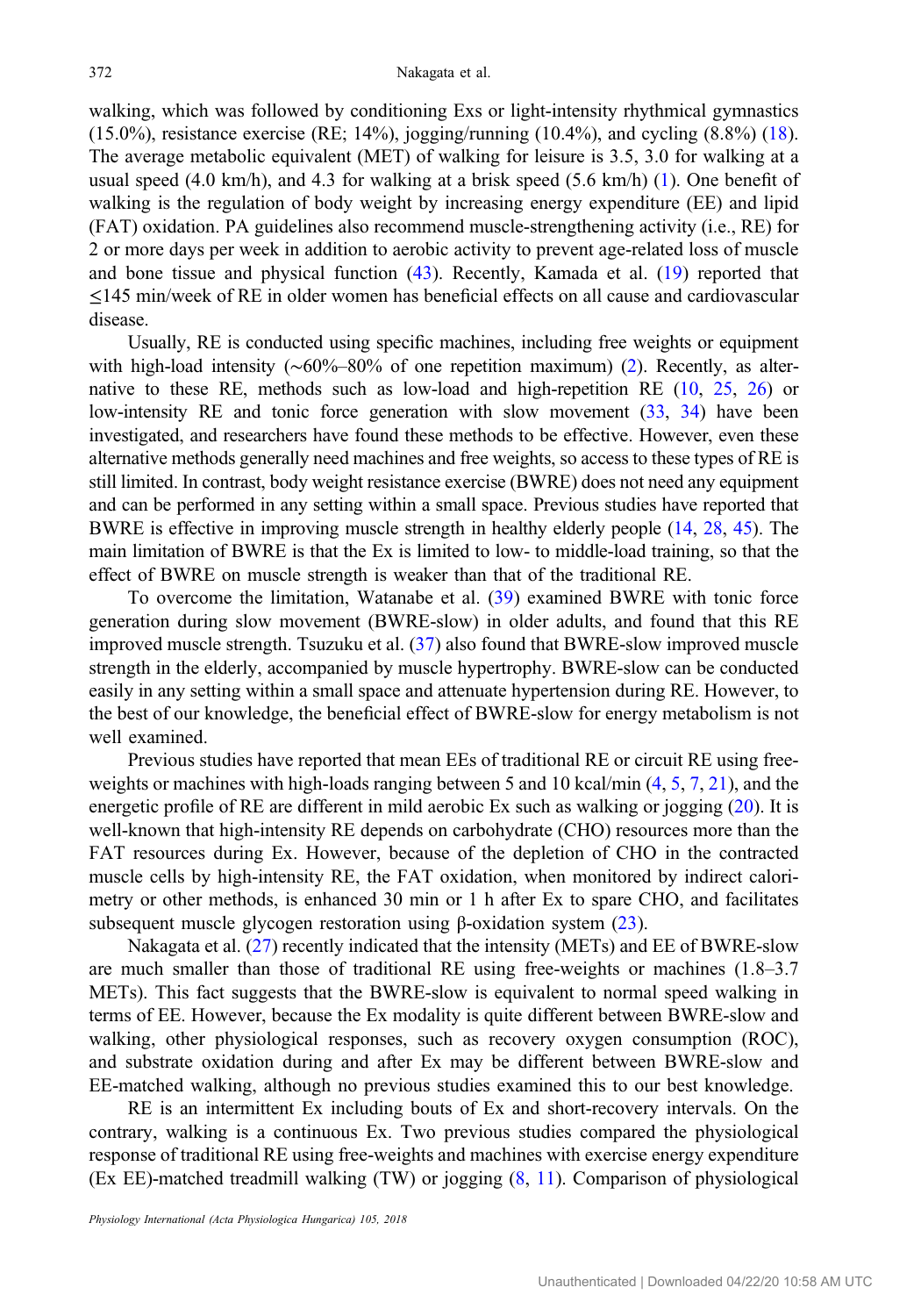responses including ROC and substrate oxidation during and after Ex of RE against Ex EE-matched TW or jogging gives a better understanding of the characteristics of energy metabolism of RE. In particular, because the intensity of BWRE-slow is light-to-moderate, we assumed this method is useful to detect subtle differences of energy metabolism between BWRE-slow and normal speed walking. We hypothesized that ROC and substrate oxidation during recovery of BWRE-slow were still different from TW, although the intensity of BWRE-slow is much lower than that of the traditional RE using free-weights and machines.

The purpose of this study was to compare the physiological responses [i.e., EE, respiratory exchange ratio (RER), and blood lactate (La), heart rate (HR), ROC, and substrate oxidation] of BWRE-slow compared to Ex EE-matched TW.

#### Materials and Methods

#### Participants

Nine healthy young adults aged 22–27 years participated in the study. The subjects took the annual health examination of the university and had no problem with blood pressure and electrocardiogram, and no previous history of established cardiovascular, pulmonary, and neurological diseases. However, we stopped the investigation in one subject, because he complained about sickness on the day of measurement; therefore, this study included eight subjects  $(23.4 \pm 1.8$  years old,  $171.2 \pm 6.2$  cm,  $63.0 \pm 4.8$  kg; Table I). The subjects had regular Ex habits (1–3 days per week); they were familiarized with the BWRE. Prior to the study, all subjects provided written consent to participate after receiving information on the procedures and purpose of the study. All subjects successfully conducted maximal oxygen consumption test without any symptoms.

The sample size was calculated with GPower 3.1.3 (Dusseldorf, Germany) based on assumption of the clinical significant differences in ROC between BWRE and TW a priori as effect size  $d = 1.2$  of two dependent means (matched pairs), with we set  $\alpha$  error prob = 0.05 and power  $(1-\beta) = 0.8$ . The required total sample size was estimated to be  $n = 8$ .

#### Experimental design

Subjects performed a BWRE-slow session before a TW session. This was because we needed to match the EE during TW to that of BWRE-slow. All measurements were carried out in a laboratory where the temperature and humidity of the internal atmosphere was adjusted to

| <b>Variables</b> | Mean $\pm$ SD   | Range         |  |
|------------------|-----------------|---------------|--|
| Age (years)      | $23.4 \pm 1.8$  | $22.0 - 27.0$ |  |
| <b>BMI</b>       | $21.5 \pm 1.2$  | $19.1 - 23.3$ |  |
| Body fat $(\% )$ | $11.9 \pm 2.9$  | $8.6 - 17.7$  |  |
| $VO_{2max}$      | $55.4 \pm 6.2$  | $46.0 - 63.9$ |  |
| $HR_{max}$       | $197.0 \pm 8.1$ | $192 - 214$   |  |

SD: standard deviation; BMI: body mass index;  $\dot{V}O_{2\text{max}}$ : maximum oxygen uptake; HR<sub>max</sub>: heart rate maximum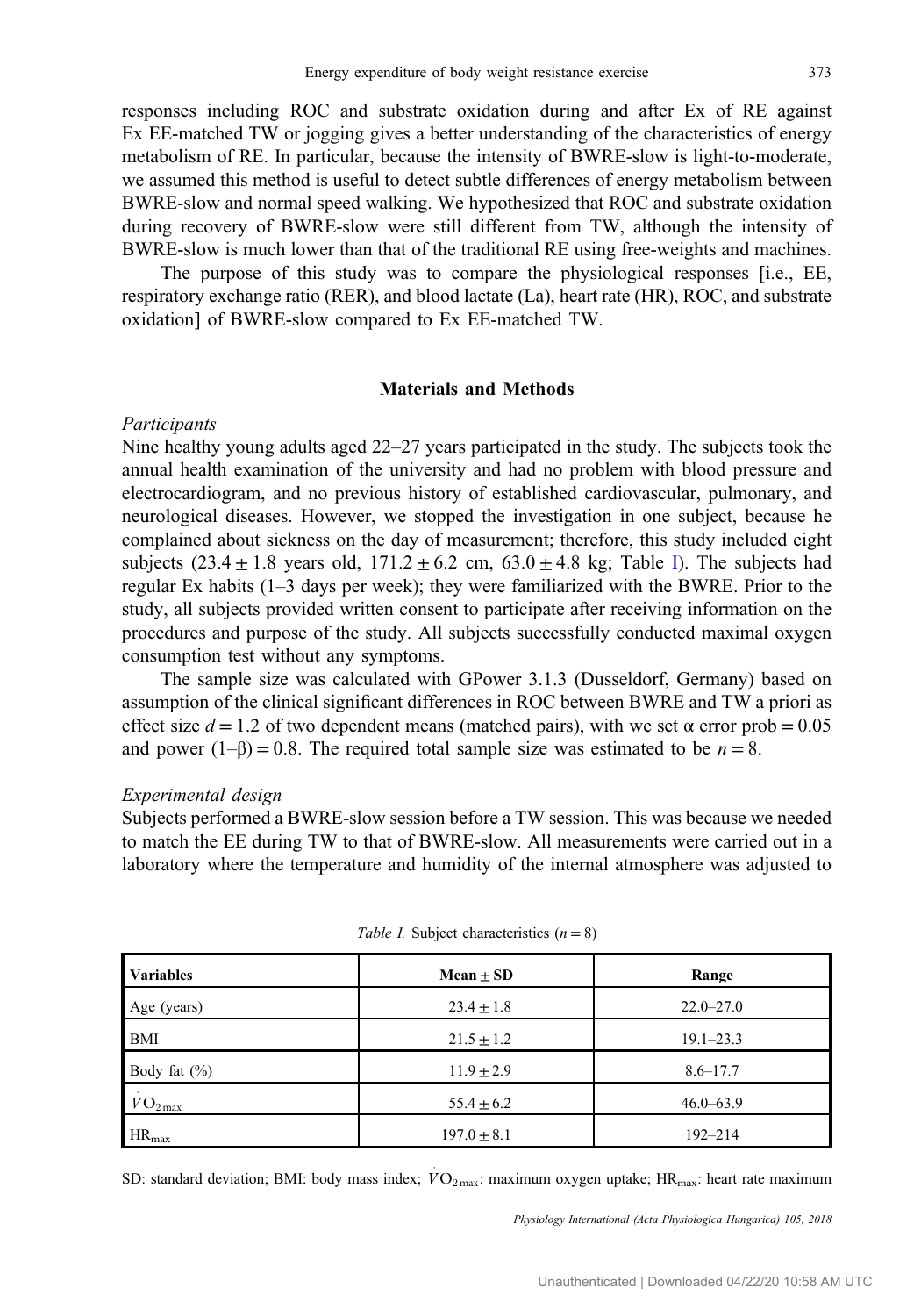

Fig. 1. Experimental protocol. BWRE-slow: body weight resistance exercise with slow movement; TW: treadmill walking; REE: resting energy expenditure; ROC: recovery oxidation compensation

20 °C and 50%. All subjects completed both experiments on two separate days between October 2016 and March 2017.

The experimental schedule set is shown in Fig. 1. The subjects in this study refrained from any strenuous PA from the day before the experiment. Subjects had an *ad libitum* lunch before 1 p.m. and came to the laboratory at 6 p.m. without water restriction. A meal (∼15% protein, ∼25% fat, and ∼60% CHO) was provided at 7 p.m. to all subjects in both BWRE-slow and TW sessions. Calories were calculated for each subject based on their body weight. After one night in the laboratory (sleep between 11 p.m. and 7 a.m.), both sessions were completed.

The resting energy expenditure (REE) was measured in both the BWRE-slow and TW sessions using an indirect calorimeter (AE-300s, Minato Medical Science Co., Ltd., Osaka, Japan), while sitting on a chair, maintaining a resting position for 30 min with a face mask attached. After measurement of REE, subjects carried out a BWRE-slow or TW session. Immediately after Ex, the subjects sat on a chair quietly with a face mask attached and rested in this position for 30 min.

## RE protocol

The BWRE-slow session consisted of the following six Exs using body weight: squat, push-up, lunge, heel-raise, hip-lift, and crunch. All subjects performed the BWRE-slow in the same order. Details of the BWRE-slow are described in our previous study [\(27](#page-13-0)). It is recommended that RE programs order the performance of Exs to optimize the preservation of Ex intensity (large before small muscle group Exs, multiple-joint Exs before single-joint Exs, and rotation of upper and lower body), so all subjects started with squats and finished with crunches. Both the concentric and eccentric phases were set to 3 s (6 s with one iteration), and the subjects adjusted the rhythm to the sound of a metronome. A total of 10 repetitions were defined as one set (1 min in total), rest between the sets was 30 s, and a total of three sets were performed. This experiment lasted for a total of 26.5 min.

# TW protocol

All subjects performed a TW session on a motorized treadmill for 26.5 min on another day; the sessions were separated by a minimum of 2 days. Entire experimental schedule to spend the day before the TW was set in the same way as for the BWRE-slow. To facilitate the matching of EE during Ex, the BWRE-slow always preceded the TW. Initial treadmill speed was set to 60–70 m/min for 4 min at zero grade, and then the speed was adjusted in order to match the EE of the average BWRE-slow session in every 2 min.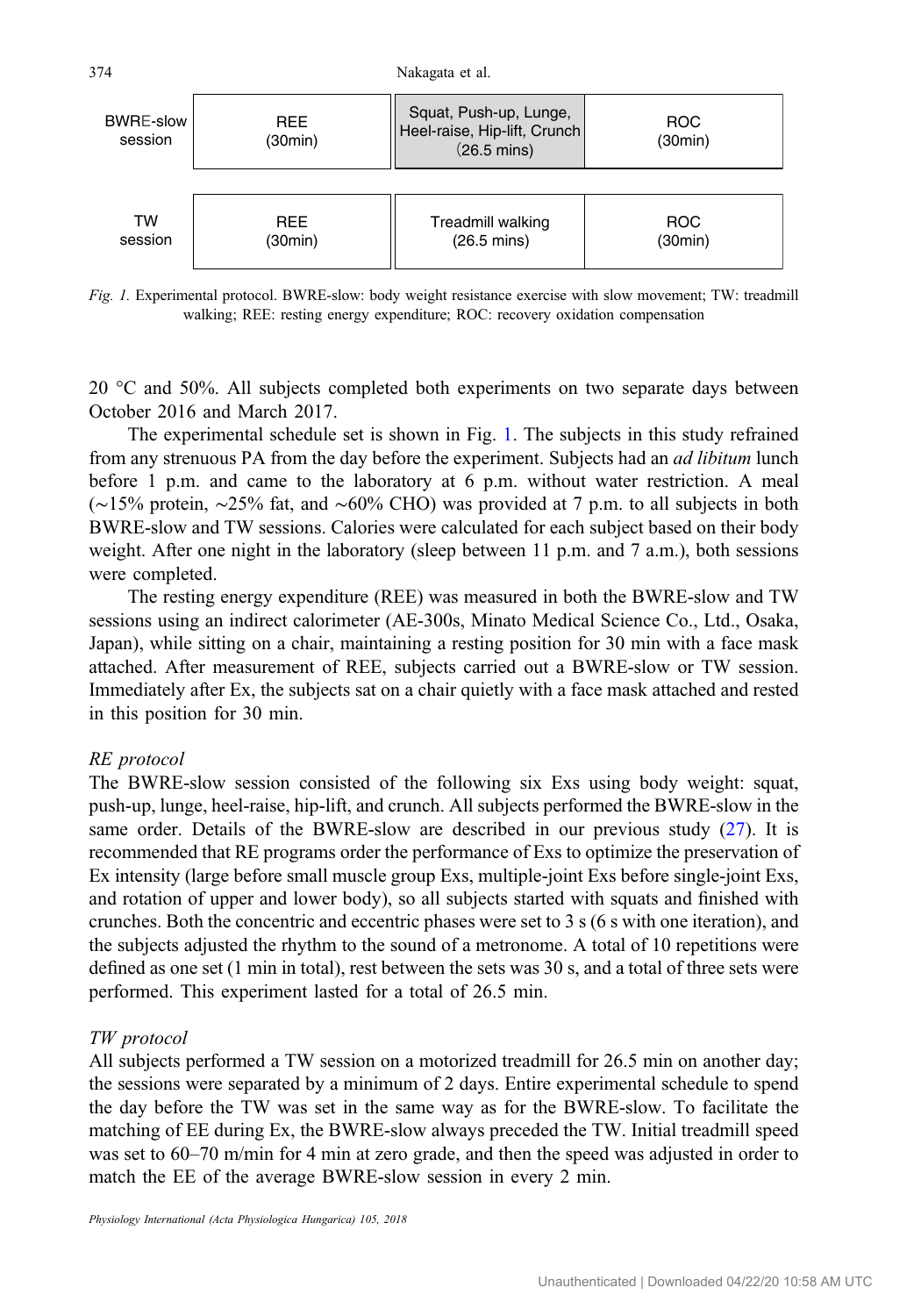# $\rm\dot{VO}_{2\,max}$  measurement

Maximal oxygen consumption  $(VO_{2\max})$  was estimated from a graded maximal Ex test (GXT) using the treadmill. The GXT started at 100 m/min for 2 min, and then increased to 20 m/min every 1 min until exhaustion. HR was measured during GXT every 1 min, and earlobe blood samples were obtained immediately after GXT to measure the La levels. We set the following criteria before the GXT to determine the  $VO_{2\text{ max}}$ ; (1) the change in  $VO_2$  of 2.1 ml·kg<sup>-1</sup>·min<sup>-1</sup> between two consecutive stages was defined as the so-called "plateau or leveling off" during GXT [\(35](#page-13-0)), and the highest maximum value was defined as the  $VO_{2\text{ max}}$ (2). If the  $VO<sub>2</sub>$  plateau or leveling off was not attained, more than two of the following needed to be met as secondary criteria: (1) maximum HR ( $HR_{max}$ )  $\leq$ 10 beats/min of the age-predicted (age: 220 years old) maximum, (2) La  $\geq$  8 mM/L, and (3) RER  $\geq$ 1.15 [\(17](#page-13-0)). Six subjects achieved primary criteria, and other two subjects met the secondary criteria during GXT; therefore, all subjects met the criteria of  $VO<sub>2 max</sub>$ </sub>.

## Anthropometry and body composition

The height of subjects was measured to the closest 0.1 cm using an analog height meter. Body weight was measured and body fat percentage was estimated using the impedance method (Inbody 730, Biospace, Tokyo, Japan) after overnight fasting (12 h) and at least 30 min after getting up in the morning before Ex. Participants were instructed to empty their bladder before the measurement. They were evaluated in their underwear in a standing position, and were asked to stand barefoot on toe-and-heel electrodes and to hold the handgrips with arms hanging down a few centimeters from the hip  $(44)$  $(44)$ .

#### Indirect calorimetry measurement

Respiratory gas measurement using indirect calorimetry and a face mask was carried out in our laboratory as previously described ([27\)](#page-13-0). Prior to the start of the experiment, the flow rate sensor was calibrated using a 2-L syringe, and the concentration sensor was calibrated for a gas mixture with known concentrations  $(O_2 14.98\%, CO_2 4.99\%, N_2 \text{balance}; O_2 20.73\%,$  $N_2$  balance). All data were processed in every 30 s and the oxygen uptake  $(VO_2)$  and carbon dioxide production ( $VCO_2$ ) were measured. EE (kcal/min) was calculated from the Weir's [\(40](#page-13-0)) equation. RER was obtained as  $\sqrt{C_2/V_0}$ . Fat and CHO oxidation rate were estimated from Frayn's ([13\)](#page-12-0) equations. We defined a MET as the average value of  $VO<sub>2</sub>$ during the last 10 min of REE in each individual under sitting and resting conditions for 30 min. After the Exs, ROC [\(9,](#page-12-0) [32](#page-13-0)) was measured for 30 min under sitting and resting conditions.

## HR and rating of perceived exertion (RPE)

HR was recorded for the duration of the experiment using an electrocardiogram device (Fukuda Electronics Co., Ltd., Tokyo, Japan). Three beats were recorded 15 s before the end of each set, and the average value of a total of nine was taken as the HR for each Ex. RPEs were recorded using a Borg scale (6–20 steps) after the Ex.

#### La concentration

Blood samples (20  $\mu$ ) were taken from the earlobe using a capillary tube ([17\)](#page-13-0) before, immediately, after (0), 5, 10, 20, and 30 min after BWRE-slow and TW Exs. La concentrations were analyzed using a Biosen S-Line device (EKF Diagnostik, Barleban, Germany).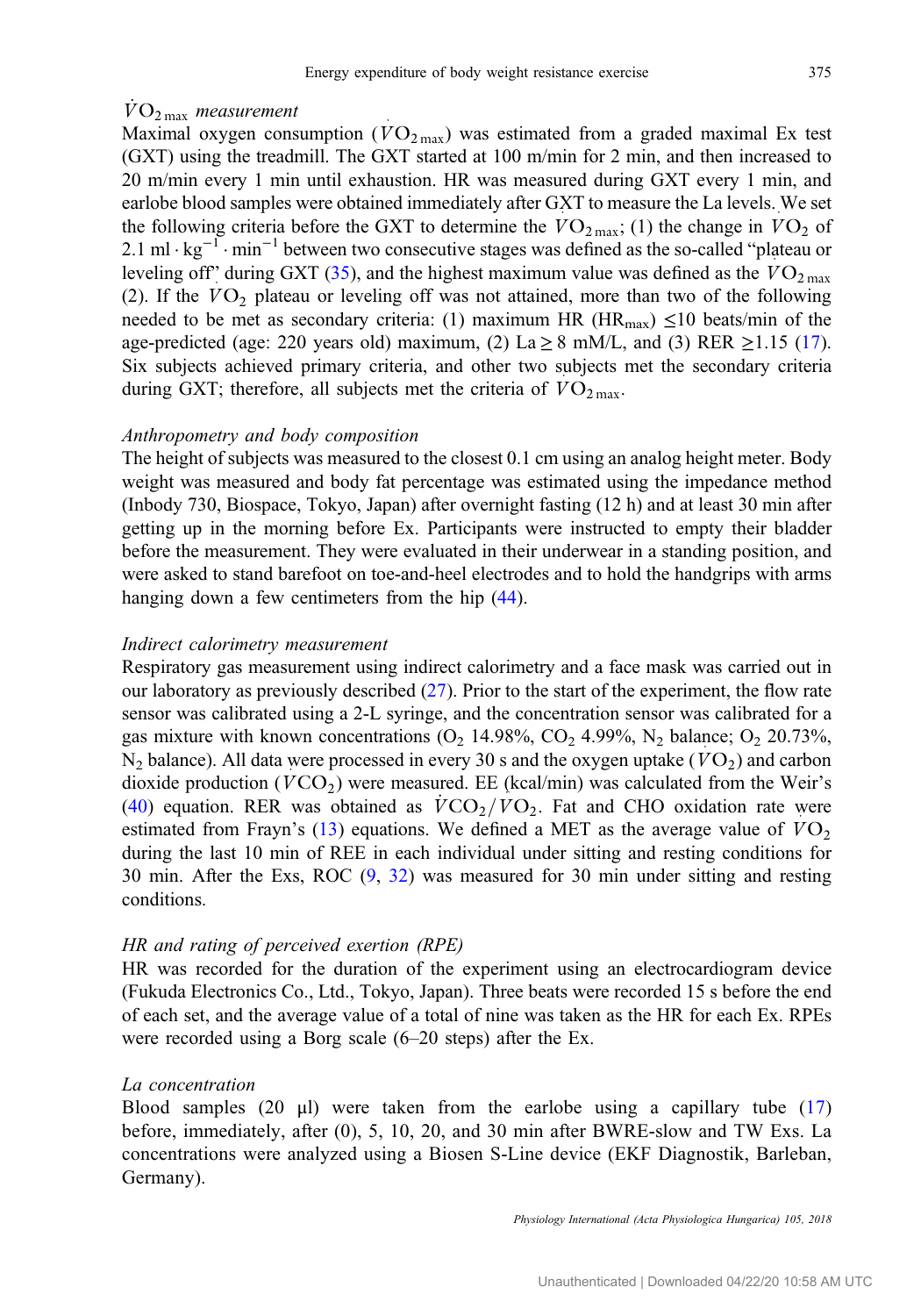# <span id="page-5-0"></span>Statistical analyses

Microsoft Office Excel 2017 and PASW Statistics version 20.0 (SPSS, IBM Inc., IBM Corp., Armonk, NY, USA) were used for data processing and statistical analyses, respectively. All variable results were presented as mean  $\pm$  standard deviation. To examine the main effect (Ex mode and Time) and interaction (Ex mode  $\times$  Time), two-way repeated analysis of variance (ANOVA) was conducted for each variable. One-way repeated ANOVA was conducted to examine the main effect for each variable in each Ex mode separately, if the significant interaction was observed. A paired *t*-test was conducted to determine significant differences between BWRE-slow and TW. The statistical significance level was set at 0.05.

## **Results**

Pre-Ex resting data for mean EE, RER, HR, and La were not significantly different on the testing days (Table II). Mean and total EE during BWRE-slow and TW were not significantly different. We could control the EE during both Exs and the mean TW speed was  $66.8 \pm 7.8$  m/min. In addition, RER, HR, and RPE during Ex were significantly higher for BWRE-slow compared to TW (Table II). Furthermore, La during recovery after Ex in BWRE was significantly greater than TW (3.5  $\pm$  1.0 vs. 0.9  $\pm$  0.2 mM/L, p < 0.001).

| <b>Variables</b>             | <b>BWRE-slow session</b> |                 | $p$ value  |  |
|------------------------------|--------------------------|-----------------|------------|--|
| Before exercise (rest)       |                          |                 |            |  |
| $EE$ (kcal/min)              | $1.2 \pm 0.1$            | $1.1 \pm 0.1$   | 0.28       |  |
| <b>RER</b>                   | $0.86 \pm 0.03$          | $0.88 \pm 0.03$ | 0.15       |  |
| HR (bpm)                     | $66.8 \pm 11.4$          | $66.8 \pm 9.6$  | 1.00       |  |
| La $(mM/L)$                  | $0.9 \pm 0.2$            | $0.9 \pm 0.2$   | 0.90       |  |
| During exercise (Ex)         |                          |                 |            |  |
| $EE$ (kcal/min)              | $3.5 \pm 0.6$            | $3.6 \pm 0.5$   | 0.36       |  |
| <b>METs</b>                  | $3.1 \pm 0.3$            | $3.2 \pm 0.4$   | 0.22       |  |
| <b>RER</b>                   | $0.98 \pm 0.03$          | $0.84 \pm 0.02$ | $< 0.001*$ |  |
| HR (bpm)                     | $98.8 \pm 14.0$          | $87.2 \pm 10.6$ | $< 0.001*$ |  |
| La $(mM/L)$                  | $3.5 \pm 1.0$            | $0.9 \pm 0.2$   | $< 0.001*$ |  |
| <b>RPE</b><br>$13.5 \pm 2.3$ |                          | $9.0 \pm 2.0$   | $< 0.001*$ |  |
| After exercise for 30 min    |                          |                 |            |  |
| EE (kcal)                    | $40.6 \pm 3.9$           | $37.6 \pm 3.2$  | $0.029*$   |  |

Table II. Physiological responses before, during, and after exercise

BWRE-slow: body weight resistance exercise with slow movement; TW: treadmill walking; EE: energy expenditure; RER: respiratory exchange ratio; Ex: exercise; METs: metabolic equivalents; HR: heart rate; La: blood lactate; RPE: rating of perceived exertion.

\*Statistically significant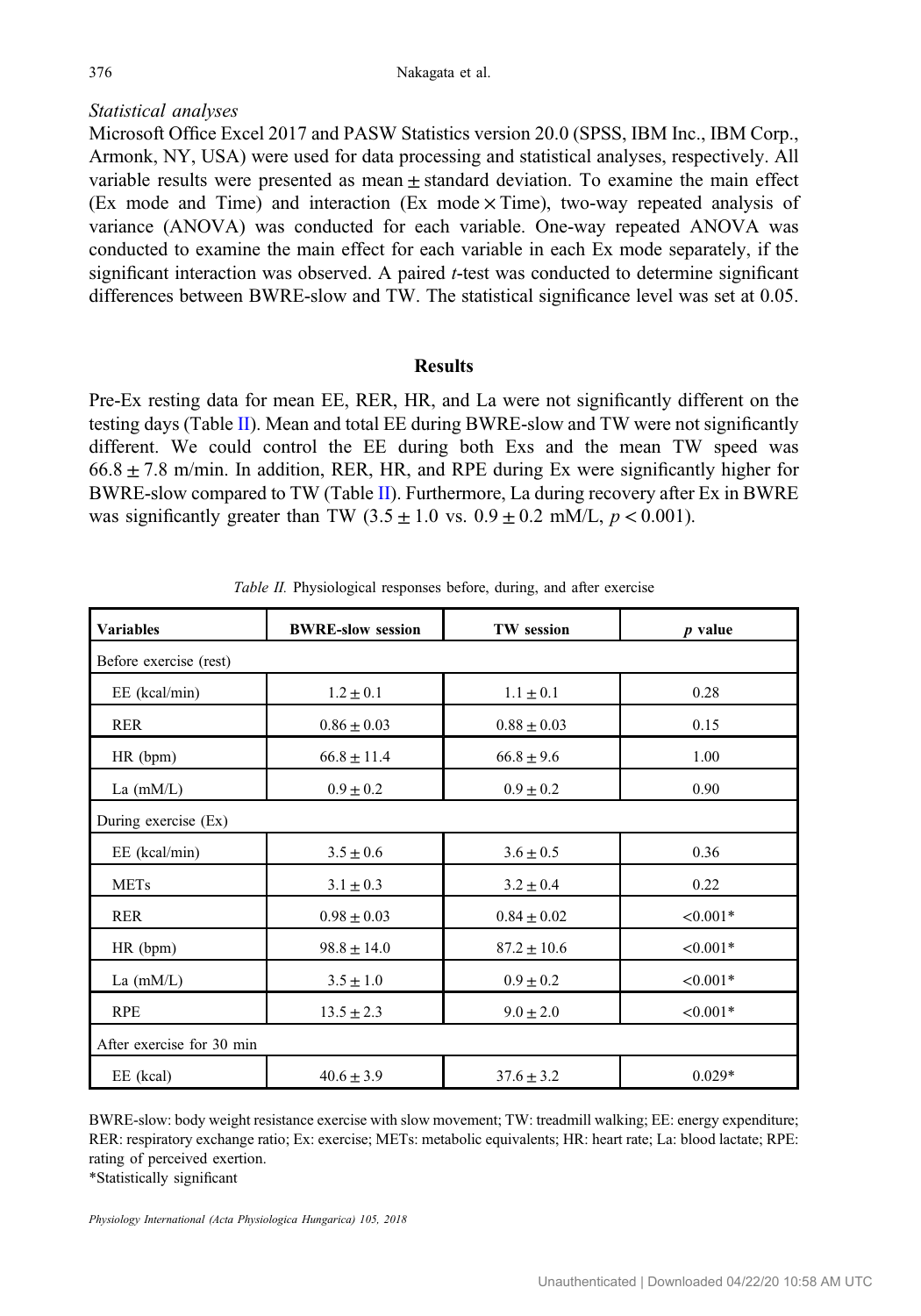<span id="page-6-0"></span>

Fig. 2. (A) Energy expenditure (EE) during rest, Ex, and after Ex for BWRE-slow with slow movement and TW with matched EE. There is no significant difference in Ex EE for BWRE-slow and TW. Two-way repeated ANOVA shows significant interaction between Ex mode  $\times$  Time and BWRE-slow EE 0–5 min after Ex is significantly higher than after TW ( $p = 0.04$ ). (B) Respiratory exchange ratio (RER) during rest, Ex, and after Ex for BWRE-slow and TW with matched EE. Two-way repeated ANOVA shows significant interaction between Ex mode × Time. The RER during Ex and immediately after Ex (0–5 min) for BWRE-slow is significantly higher than for TW. In contrast, RER 25–30 min after Ex for BWRE-slow is significantly lower than TW.  $\frac{*p}{6}$  < 0.05,  $\frac{*p}{6}$  < 0.01, significant difference between Ex modes

Figure 2A shows the mean EE (kcal/min) at pre-Ex, during Ex, and post-Ex. Although EE during Ex was not significantly different for the Exs, EE for BWRE-slow was significantly higher than EE for TW immediately after Ex (0–5 min) only. The post-Ex EE for both Exs was significantly higher than at rest and  $0-5$  and  $5-10$  min post-Ex.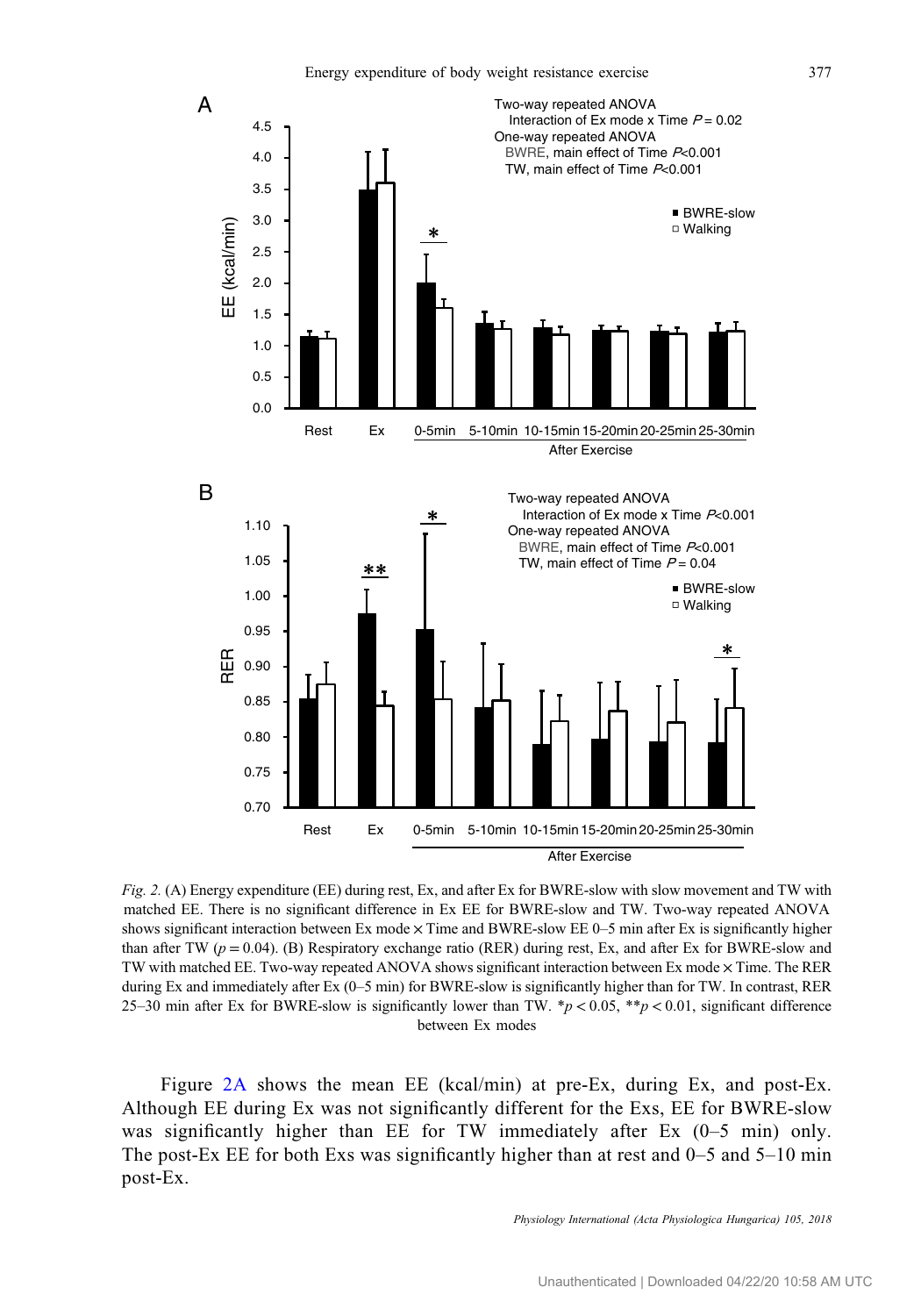<span id="page-7-0"></span>

Fig. 3. (A) Estimated FAT oxidization during rest, Ex, and after Ex for BWRE-slow and TW with matched EE. Two-way repeated ANOVA shows a significant interaction between Ex mode × Time, and the FAT oxidization for BWRE-slow is significantly lower than for TW during Ex and immediately after Ex (0–5 min). The FAT oxidization for BWRE-slow 25–30 min after Ex is higher than that of TW. (B) Estimated carbohydrate (CHO) oxidization during rest, Ex, and after Ex for BWRE-slow and TW with matched EE. Two-way repeated ANOVA shows significant interaction between Ex mode  $\times$  Time and the CHO oxidization for BWRE-slow is significantly higher than for TW during Ex and immediately after Ex (0–5 min). The CHO oxidization for BWRE-slow 25–30 min after Ex is lower than for TW. Note that the FAT and CHO oxidations were estimated using indirect calorimetry based  $VO_2$  and than for TW. Note that the FAT and CHO oxidations were estimated using indirect calorimetry based  $VO_2$  and  $VCO<sub>2</sub>$ , so that the actual oxidation time course must be different from this figure. \*p < 0.05, \*\*p < 0.01, significant difference between Ex modes

Figure [2B](#page-6-0) shows mean RER at pre-Ex, during Ex, and post-Ex. During both Ex and immediately post-Ex (0–5 min), RERs were higher for BWRE-slow than TW. In addition, RER gradually decreased for BWRE-slow during post-Ex and was lower 25–30 min post-Ex compared to TW  $(p = 0.02)$ .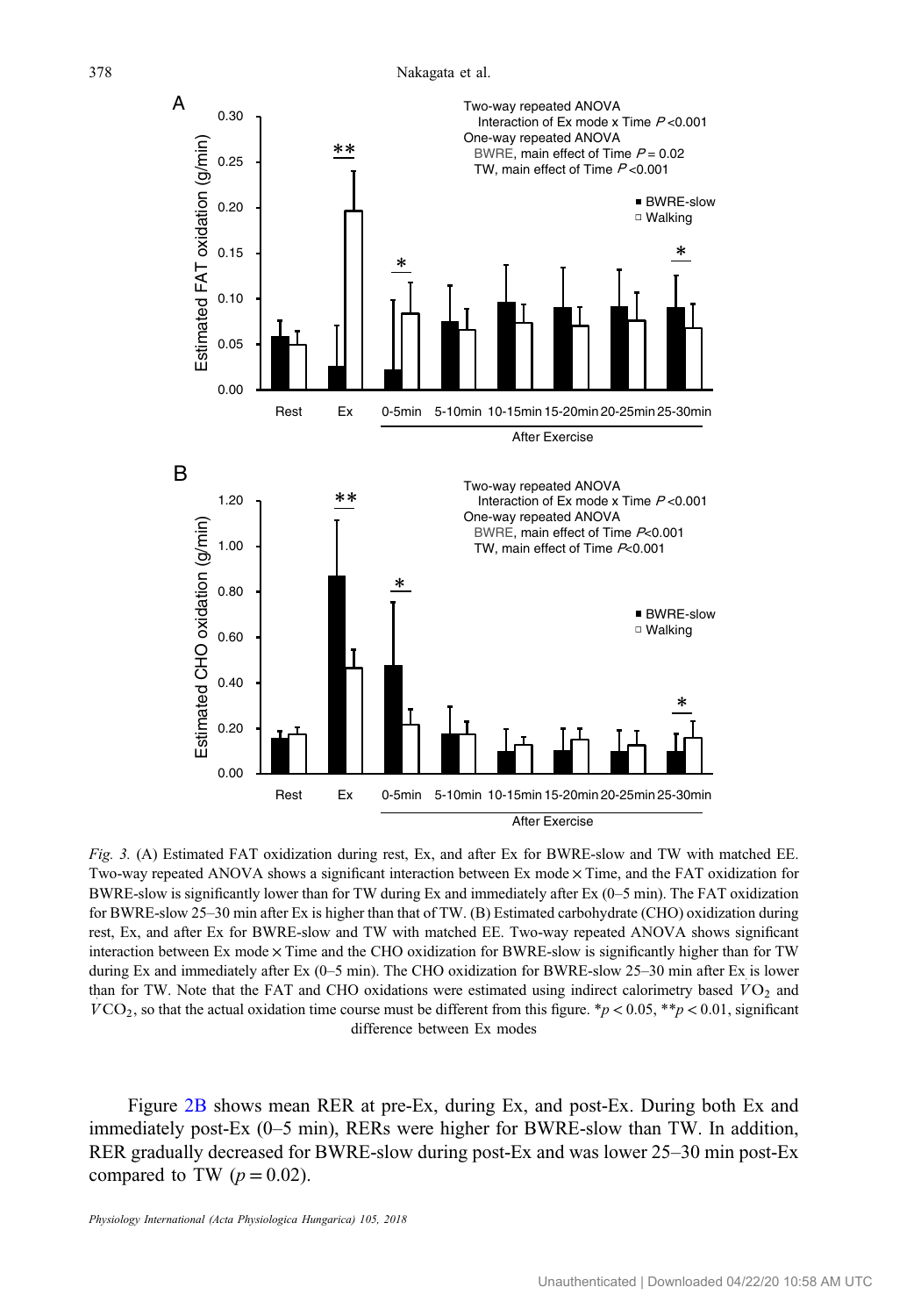Figure [3A,B](#page-7-0) shows estimated FAT and estimated CHO oxidation rate using indirect calorimetry during Ex and post-Ex. During Ex, CHO was oxidized mainly in BWRE-slow, whereas FAT was mainly oxidized in TW. FAT oxidation during post-Ex for BWRE-slow increased after Ex, and there was a significant difference at 25–30 min post-Ex. Similarly, CHO oxidation for BWRE-slow was significantly lower than for TW at 25–30 min post-Ex.

#### Discussion

In this study, we examined the EE and ROC during BWRE-slow and walking, with EEs matched for the two Exs using indirect calorimetry and La measurement. The mean EE for BWRE-slow was  $3.5 \pm 0.6$  kcal/min and  $92.6 \pm 16.0$  kcal across the entire 26.5-min BWRE-slow session. The Center of Disease Control and Prevention, USA and American College of Sport Medicine PA guideline [\(38](#page-13-0)) and Compendium of Physical Activities ([1\)](#page-12-0) defined 3.0–5.9 METs as moderate intensity, <1.5 METs as sedentary, 1.6–2.9 METs as light intensity, and  $>6.0$  METs as vigorous intensity activity. BWRE-slow had  $3.1 \pm 0.3$  METs in average (range: 2.7–3.7 METs that varies from low to moderate among individuals). We found that intensity is equivalent to normal walking with ∼4 km/h speed.

Previous studies have reported mean EEs of RE using free-weights or machines with high-loads ranging between 5 and 10 kcal/min  $(5-8 \text{ METs})$   $(1, 4, 7)$  $(1, 4, 7)$  $(1, 4, 7)$  $(1, 4, 7)$  $(1, 4, 7)$  $(1, 4, 7)$ . This study demonstrated mean EE and METs for BWRE-slow of  $3.5 \pm 0.6$  kcal/min and  $3.1 \pm 0.3$  METs, respectively, which were lower than in previous studies. The difference in EE between this study and previous studies could be a result of differences in the load (free-weight/machine vs. body weight), so the current results are not surprising. In addition, traditional high-load RE increases HR (up to 140–160 bpm,  $80\%$  HR<sub>max</sub>) [\(4](#page-12-0), [41](#page-14-0)), but the HR for BWRE-slow was only  $98.8 \pm 14.0$  bpm (approximately  $50\%$  HR<sub>max</sub>). Therefore, BWRE-slow is considered low-to-moderate intensity at least for healthy young men.

The RE with free-weights or machines results in an  $VO<sub>2</sub>$  elevation above resting levels after a single Ex, such as ROC  $(6, 29)$  $(6, 29)$  $(6, 29)$  $(6, 29)$  $(6, 29)$ . For example, Binzen et al.  $(6)$  $(6)$  reported that a high-load and high-volume RE protocol (10 Exs  $\times$  3 sets, 70%–80% 1RM, total 45 min) induced ROC (2 h) that was 18.6% higher compared to a sitting control condition (RE:  $167 \pm 12$  kcal vs. control:  $136 \pm 2$  kcal). As shown in Fig. [2A,](#page-6-0) EE after BWRE-slow was significantly higher than the resting levels at 0–5, 5–10, and 15–20 min, but returned to resting levels at 20–25 and 25–30 min post-Ex, and the total EE (gross) for 30 min was  $40.6 \pm 3.9$  kcal (Table [III](#page-9-0)). Therefore, considering the EE and ROC, the total EE during BWRE-slow was moderate.

A unique aspect of this study was that all subjects performed TW trials with manually controlling their walking speeds, matching the Ex EE of BWRE-slow in each subject. In literature, Burleson et al. ([11\)](#page-12-0) and Braun et al. [\(8](#page-12-0)) investigated physiological responses after RE and TW with matched total EE and time during Ex. We adjusted the experimental design to these previous studies, so that we could compare the current result to the previous results. In the previous and the present studies, BWRE-slow was performed on the first experimental day for each subject, and then the matched TW session was conducted on another day. There were no differences in EE and HR before Ex, and EE during Ex in this study  $(3.5 \pm 0.6 \text{ kcal/min}, 3.6 \pm 0.5 \text{ kcal/min}, 92.6 \pm 16.0, 95.5 \pm 14.1; \text{ Table III})$ , as well as the previous studies. Burleson et al. [\(11](#page-12-0)) and Braun et al. [\(8](#page-12-0)) reported that RE resulted in a 30-min total ROC that was approximately 50% and 17% higher than the treadmill Ex, respectively.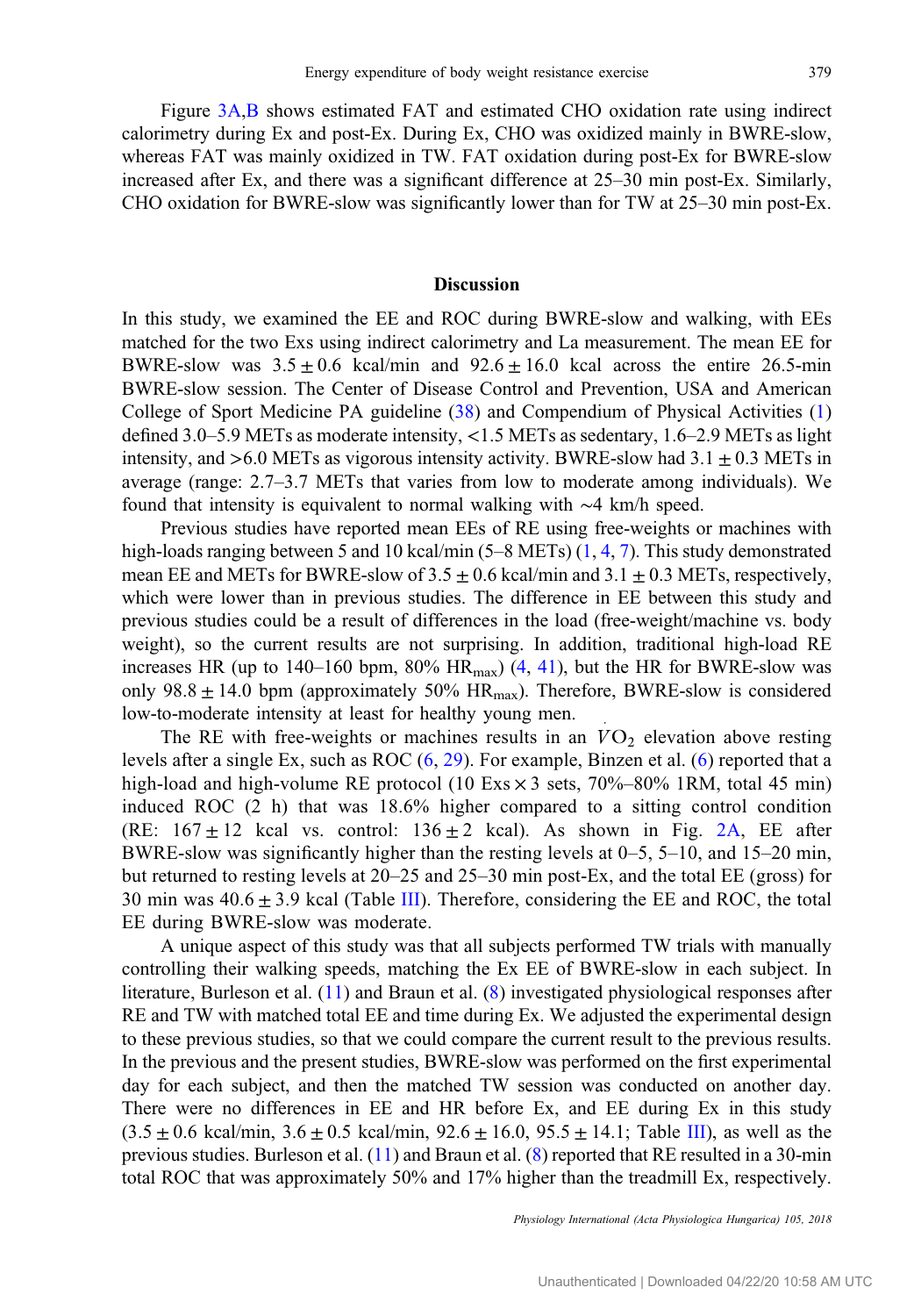### <span id="page-9-0"></span>380 Nakagata et al.

| <i>Table III.</i> Studies examining recovery oxygen consumption (ROC) for resistance training and treadmill |  |  |  |  |  |
|-------------------------------------------------------------------------------------------------------------|--|--|--|--|--|
| locomotion with matched EE during Ex                                                                        |  |  |  |  |  |

| <b>Study</b>                                                                                                                                                                                                                                                           | Burleson et al. (1998)                                                                                                                   | Braun et al. (2005)                                                                                               | <b>Current study</b>                                                                                                                                  |  |  |  |
|------------------------------------------------------------------------------------------------------------------------------------------------------------------------------------------------------------------------------------------------------------------------|------------------------------------------------------------------------------------------------------------------------------------------|-------------------------------------------------------------------------------------------------------------------|-------------------------------------------------------------------------------------------------------------------------------------------------------|--|--|--|
|                                                                                                                                                                                                                                                                        | Physiological characteristics of subjects                                                                                                |                                                                                                                   |                                                                                                                                                       |  |  |  |
| Number of<br>subjects                                                                                                                                                                                                                                                  | 15                                                                                                                                       | 8                                                                                                                 | 8                                                                                                                                                     |  |  |  |
| Sex                                                                                                                                                                                                                                                                    | Men                                                                                                                                      | Women (pre-menopausal)                                                                                            | Men                                                                                                                                                   |  |  |  |
| Age (years)                                                                                                                                                                                                                                                            | $22.7 \pm 1.6$                                                                                                                           | $31.3 \pm 9.1$                                                                                                    | $23.4 \pm 1.8$                                                                                                                                        |  |  |  |
| Height<br>(cm)                                                                                                                                                                                                                                                         | $165.0 \pm 6.2$                                                                                                                          | $161.5 \pm 9.1$                                                                                                   | $171.2 \pm 6.2$                                                                                                                                       |  |  |  |
| Weight<br>(kg)                                                                                                                                                                                                                                                         | $82.0 \pm 14.3$                                                                                                                          | $63.9 \pm 10.2$                                                                                                   | $63.0 \pm 4.8$                                                                                                                                        |  |  |  |
| Body fat<br>$(\%)$                                                                                                                                                                                                                                                     | $13.1 \pm 7.6$                                                                                                                           | $23.0 \pm 6.4$                                                                                                    | $11.9 \pm 2.9$                                                                                                                                        |  |  |  |
| VO <sub>2max</sub><br>(L/min)                                                                                                                                                                                                                                          | $3.57 \pm 0.61$                                                                                                                          | $2.04 \pm 0.26^a$                                                                                                 | $3.50 \pm 0.40$                                                                                                                                       |  |  |  |
| $\rm HR_{max}$<br>(bpm)                                                                                                                                                                                                                                                | $199.0 \pm 7.0$                                                                                                                          | $188.5 \pm 9.1^a$                                                                                                 | $197.0 \pm 8.1$                                                                                                                                       |  |  |  |
| Resistance<br>training<br>equipment                                                                                                                                                                                                                                    | Universal resistance training<br>equipment                                                                                               | Universal resistance training<br>equipment                                                                        | Without any equipment                                                                                                                                 |  |  |  |
| Exercises                                                                                                                                                                                                                                                              | Squat, bench press, Roman<br>chair sit-ups, one arm<br>dumbbell row, bent-arm<br>pullover, pull-ups, back<br>extension, and lat-pulldown | Leg press, knee extension,<br>knee flexion, biceps curl,<br>triceps extension, bench press,<br>and back extension | Squat, push-up, lunge, heel-<br>raise, hip-lift, and crunch                                                                                           |  |  |  |
| Intensity,<br>Many repetitions as possible<br>repetitions<br>(typically $8-12$ reps) at $60\%$<br>1RM (except for sit-ups 25<br>and<br>recovery<br>reps, pull-ups, and back<br>extension 10 reps) during 45-s<br>duration<br>exercise period, 2 sets, 60-s<br>interval |                                                                                                                                          | 15 repetitions (or until failure),<br>at 65%1RM, 3 sets, 30-s<br>transition time, 2-min recovery                  | 10 repetitions at body weight<br>with both the concentric and<br>eccentric phases were set to 3 s,<br>3 sets, 30-s interval time<br>between exercises |  |  |  |
| Duration of<br>Ex (min)                                                                                                                                                                                                                                                | 27                                                                                                                                       | Depends on subjects                                                                                               | 26.5                                                                                                                                                  |  |  |  |
| Ex EE<br>(kcal)                                                                                                                                                                                                                                                        | $\sim$ 240                                                                                                                               | $\sim$ 225                                                                                                        | $\sim 100$                                                                                                                                            |  |  |  |
| $\%$ $VO_{2\text{ max}}$<br>of RE                                                                                                                                                                                                                                      | ~144                                                                                                                                     | $\sim$ 38                                                                                                         | $\sim$ 22                                                                                                                                             |  |  |  |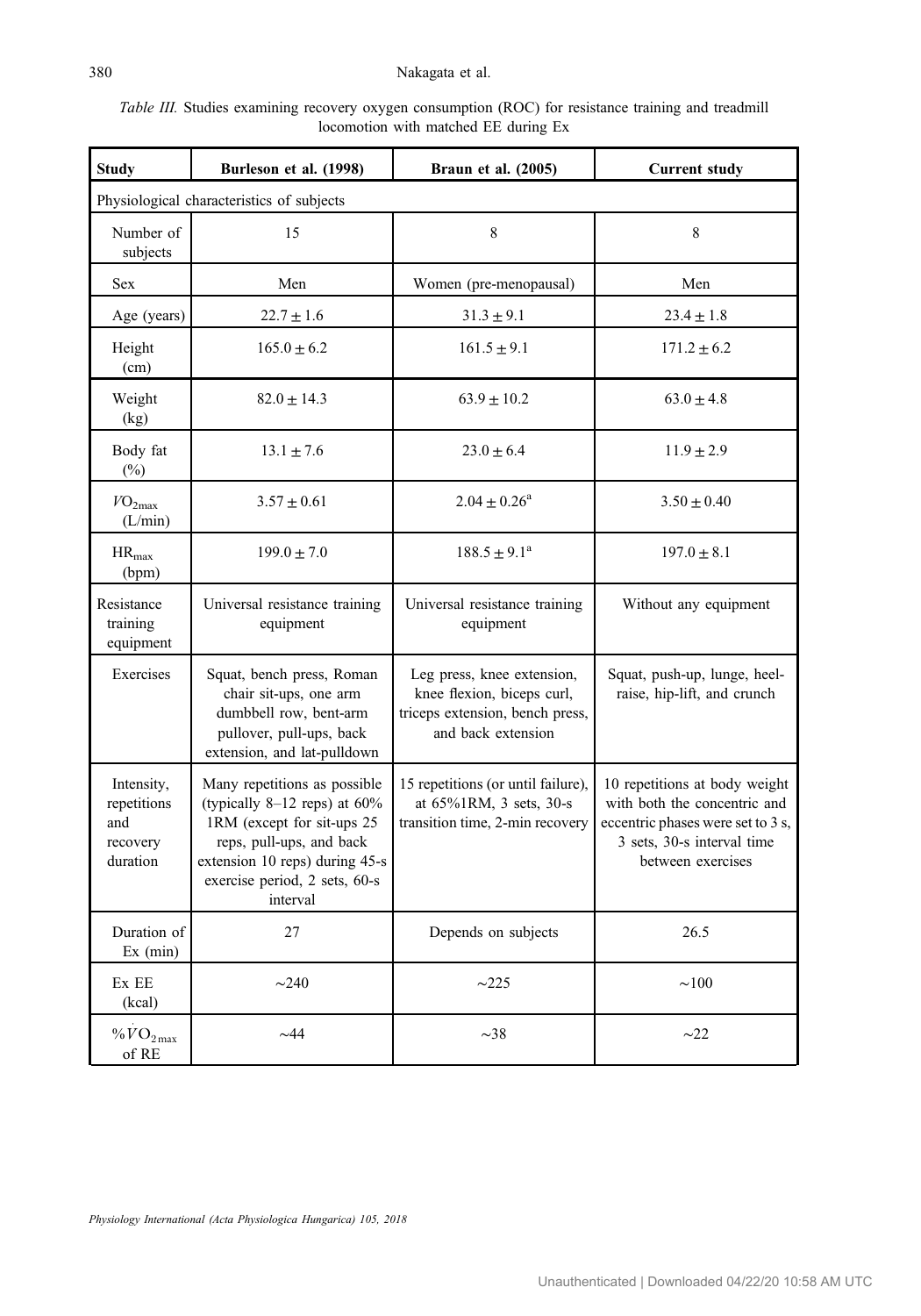| <b>Study</b>                       |                    | Burleson et al. (1998) | <b>Braun et al. (2005)</b> |                 | <b>Current study</b> |                 |
|------------------------------------|--------------------|------------------------|----------------------------|-----------------|----------------------|-----------------|
| Treadmill                          | Walking or jogging |                        | NR (unknown)               |                 | Walking              |                 |
| Response of<br>Ex                  | RE                 | Treadmill              | RE                         | Treadmill       | RE                   | Treadmill       |
| VO <sub>2</sub><br>(L/min)         | $1.58 \pm 0.08$    | $1.55 \pm 0.07$        | $0.76 + 0.02^a$            | $0.74 + 0.02^b$ | $0.71 \pm 0.12$      | $0.75 \pm 0.11$ |
| HR (bpm)                           | $140 + 4*$         | $110 \pm 3$            | $133 \pm 6^*$              | $98 \pm 5$      | $99 \pm 5*$          | $87 \pm 11$     |
| <b>RER</b>                         | $0.92 \pm 0.01*$   | $0.77 \pm 0.01$        | $1.11 \pm 0.05*$           | $0.88 \pm 0.05$ | $0.98 \pm 0.03*$     | $0.84 \pm 0.02$ |
| La $(mM/L)$                        | $9.5 + 0.6*$       | $0.8 \pm 0.2$          | NR.                        |                 | $3.5 \pm 1.2^*$      | $0.9 \pm 0.2$   |
| <b>RPE</b>                         | $12.8 \pm 0.3*$    | $9.6 \pm 0.4$          | $14.3 \pm 0.2^*$           | $10.3 \pm 0.7$  | $13.5 \pm 2.3^*$     | $9.0 \pm 2.0$   |
| <b>ROC</b><br>$(L/30 \text{ min})$ | $19.0 \pm NR^*$    | $12.7 \pm NR$          | $8.0 \pm 0.3*$             | $6.9 \pm 0.4$   | $8.7 \pm 0.9$        | $8.0 \pm 0.7$   |
| Diff. of<br><b>ROC</b>             | $+58%$             |                        | $+15%$                     |                 | $+8\%$               |                 |

Table III. Studies examining recovery oxygen consumption (ROC) for resistance training and treadmill locomotion with matched EE during Ex (Continued)

Diff. of ROC: difference of ROC for EE-matched RE and TW; NR: not reported.

<sup>a</sup> Estimated by  $\rm \ddot{VO}_{2\,max}$  and HR<sub>max</sub> from submaximal cardiorespiratory exercise test (85% of age-estimated heart rate maximum) and age-estimated  $HR<sub>max</sub>$  using linear regression.

<sup>b</sup>Obtained from figure.

\*Significantly higher than TW Ex

With regard to ROC (0–30 min), this study showed that the BWRE-slow session elicited 8% as compared to TW. The absolute ROC in this study was lower than in previous studies. The RE protocols and the results of these and our current studies are summarized in Table [III.](#page-9-0) The table shows that the magnitude of ROC depends on the intensity and/or the duration of RE.

As shown in Table [II,](#page-5-0) there were no significant differences in RER in the two conditions during the total post-Ex (0–30 min) period. However, the time course changes of RER during post-Ex were different in the two conditions. The RER decreased gradually and was lower for BWRE-slow 25–30 min post-Ex compared to TW with significant interaction of Ex mode  $\times$ Time (Fig. [2B](#page-6-0)). Previous findings using high-load RE [\(6](#page-12-0), [36](#page-13-0)) also reported that RER post-Ex was decreased by an acute RE, which was indicated by increased FAT oxidation during post-Ex. Braun et al. ([8\)](#page-12-0) investigated the time course of the RER post-Ex, and found that the RER was significantly higher at the start of recovery for RE, but the RER became significantly lower than the TW from about 30 min after Ex. These results are similar to the findings of this study.

A number of factors may have contributed to the decreased RER post-Ex. One possible factor in decreased RER during BWRE-slow is that BWRE-slow led to a reduction in glycogen storages. In general, as Ex intensity increases, the contribution of CHO as a fuel source increases during Ex ([30\)](#page-13-0) and the increased FAT oxidation during post-Ex may be due to sparing CHO and facilitating subsequent muscle glycogen restoration [\(16](#page-12-0), [23\)](#page-13-0). In this study, although the Ex EE of BWRE-slow was the same as that of TW, the La and RER of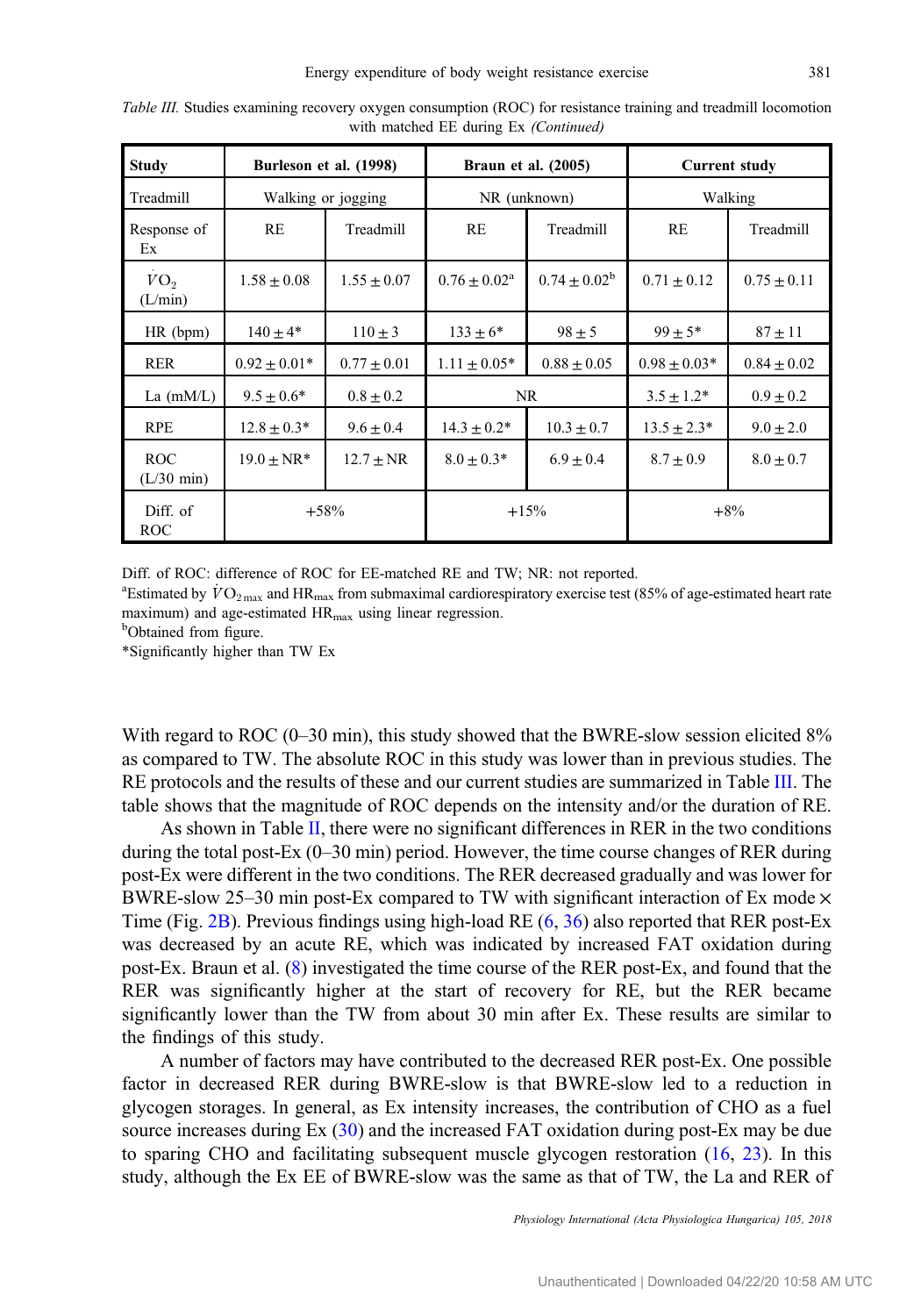BWRE-slow was significantly higher than that of TW (Fig. [2B](#page-6-0); Table [II](#page-5-0)). It means that BWRE-slow is more dependent on the anaerobic glycolysis and decreases glycogen stores in skeletal muscle tissue, although the Ex intensity and duration were the same in BWRE-slow and walking Ex. These results indicated that BWRE-slow is a different Ex modality using different muscle groups and fiber types compared to normal walking Ex, although the same EE was consumed.

Performing BWRE-slow always induces muscle contraction. Tanimoto and Ishii ([33\)](#page-13-0) showed that low-intensity knee extension Ex with slow movement exhibited almost continuous muscular electric activity from the left vastus lateralis throughout the entire movement using electromyography (EMG) analyses. This suggests that the energy sources are continuously utilized during these kinds of Ex. Furthermore, low-intensity knee extension Ex with slow movement causes lowered muscle oxygenation level during Ex and post-Ex as compared to low intensity with normal speed using near-infrared spectroscopic (NIRS) analyses ([33\)](#page-13-0). Although we did not measure EMG nor NIRS in this study, previous studies suggest BWRE-slow make muscle tissue environment different from normal aerobic walking.

This study has several limitations. First, we only measured  $VO_2$ ,  $VCO_2$ , RER, and substrate oxidation using indirect calorimetry and La. RE may induce protein-related metabolism more than normal walking  $(3, 42)$  $(3, 42)$  $(3, 42)$  $(3, 42)$ , although this study did not assess protein-related EE. Second, the mouth-based RER obtained by indirect calorimetry does not fully reflect respiratory quotient  $(RQ)$  at muscle tissue level, because the  $O<sub>2</sub>$  supply from mouth to tissue is fast, but the  $CO<sub>2</sub>$  transfer from tissue to mouth has time delay [\(23](#page-13-0)). Thus, those results in RER exceeding RQ and can potentially lead to an overestimation and underestimation of substrate oxidation during  $Ex(12, 23)$  $Ex(12, 23)$  $Ex(12, 23)$  $Ex(12, 23)$ . In addition, stability of the plasma bicarbonate buffering system affects the utilization of substrate oxidation ([22,](#page-13-0) [23\)](#page-13-0), but we did not assess it in this study. Furthermore, we measured ROC only 30 min after the Ex; thus, the long-term lasting influence (e.g., 24 h) of BWRE-slow on ROC and substrate oxidations remains unclear. Previous studies have reported that differences in substrate oxidation during high-intensity and low-intensity Ex are compensated for during the post-Ex period (24 h) [\(23](#page-13-0), [24,](#page-13-0) [31\)](#page-13-0). Finally, sample size of this study is small  $(n = 8)$  and limited to healthy young men. BWRE-slow was light- to moderate-intensity PA at least for healthy young men, but the intensity of BWRE-slow will become relatively higher intensity of Ex intensity for other populations. For example, BWRE-slow becomes  $60\%$   $VO_{2\text{ max}}$  Ex for an older adult who has a 15–20 ml · kg<sup>-1</sup> · min<sup>-1</sup>  $VO_{2\text{ max}}$  or five METs max capacity. The Ex practitioner or clinician should consider the individual's fitness level to prescribe RE programs, and the use of BWRE-slow, in the low fitness individuals or older adults ( $\geq 65$  year). It is important that additional research is required to carry out to investigate the long-term physiological responses in other population groups.

In conclusion, prior to this study, the EE of a full session of BWRE-slow had not been well examined. The EE observed in this study for BWRE-slow was  $3.5 \pm 0.6$  kcal/min and  $3.1 \pm 0.3$  METs which is defined as moderate intensity in healthy young men (range: 2.7–3.7) METs which varies low-to-moderate among individuals). This intensity is equivalent to normal walking with ∼4 km/h speed. BWRE-slow is still glycolysis-dependent Ex modality compared to EE-matched walking, although the average intensity is much lower than in traditional RE. The RER became significantly lower than in normal walking for ∼25 min after Ex, which agrees with previous findings. FAT oxidation will be facilitated to compensate glycogen depletion in the utilized muscles of BWRE-slow at that stage. The BWRE-slow is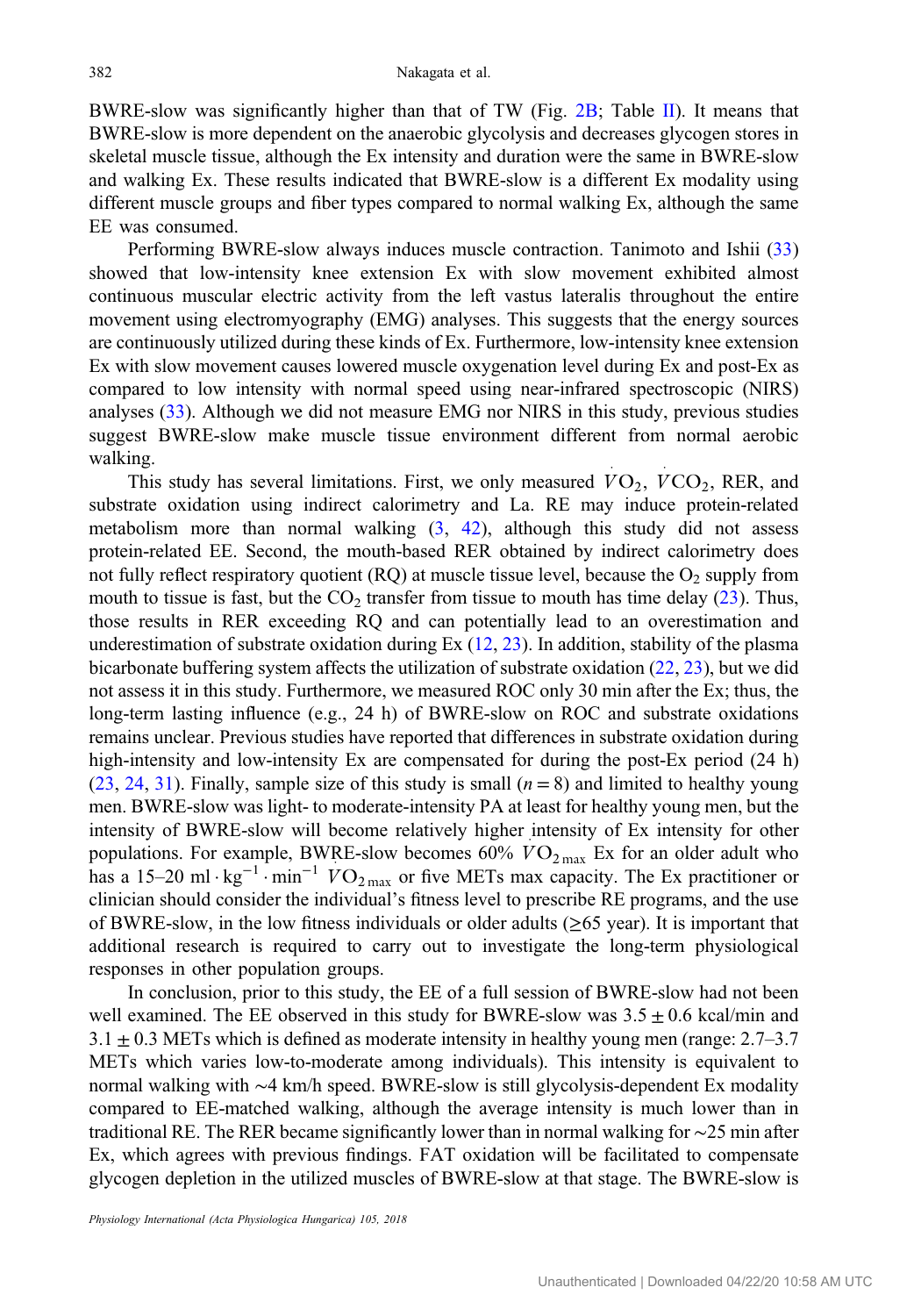<span id="page-12-0"></span>an alternative Ex when people cannot perform walking outside or when machines or weights are not available, as well as a beneficial Ex to offer a variation for daily PA.

#### Acknowledgements

This work was supported in part by a collaborative research grant from the Juntendo University Graduate School of Health and Sports Science and Institute of Health and Sports Science & Medicine. The authors would like to thank all subjects participating in this study. They would also like to thank J. E. Fink, PhD (Juntendo University) for critical reading and English editing.

## Conflict of interest

None of the authors have any competing interests to disclose in this study.

## **REFERENCES**

- 1. Ainsworth BE, Haskell WL, Herrmann SD, Meckes N, Bassett DR Jr, Tudor-Locke C, Greer JL, Vezina J, Whitt-Glover MC, Leon AS: 2011 compendium of physical activities: a second update of codes and MET values. Med. Sci. Sports Exerc. 43, 1575–1581 (2011)
- 2. American College of Sports Medicine: American College of Sports Medicine position stand. Progression models in resistance training for healthy adults. Med. Sci. Sports Exerc. 41, 687–708 (2009)
- 3. Ato S, Fujita S: Regulation of muscle protein metabolism by nutrition and exercise. J. Phys. Fit. Sports Med. 6, 119–124 (2017)
- 4. Ballor DL, Becque MD, Marks CR, Nau KL, Katch VL: Physiological responses to nine different exercise: rest protocols. Med. Sci. Sports Exerc. 21, 90–95 (1989)
- 5. Beckham SG, Earnest CP: Metabolic cost of free weight circuit weight training. J. Sports Med. Phys. Fitness 40, 118–125 (2000)
- 6. Binzen CA, Swan PD, Manore MM: Postexercise oxygen consumption and substrate use after resistance exercise in women. Med. Sci. Sports Exerc. 33, 932–938 (2001)
- 7. Bloomer RJ: Energy cost of moderate-duration resistance and aerobic exercise. J. Strength Cond. Res. 19, 878–882 (2005)
- 8. Braun WA, Hawthorne WE, Markofski MM: Acute EPOC response in women to circuit training and treadmill exercise of matched oxygen consumption. Eur. J. Appl. Physiol. 94, 500–504 (2005)
- 9. Brehm BA, Gutin B: Recovery energy expenditure for steady state exercise in runners and nonexercisers. Med. Sci. Sports Exerc. 18, 205–210 (1986)
- 10. Burd NA, West DW, Staples AW, Atherton PJ, Baker JM, Moore DR, Holwerda AM, Parise G, Rennie MJ, Baker SK, Phillips SM: Low-load high volume resistance exercise stimulates muscle protein synthesis more than high-load low volume resistance exercise in young men. PLoS One 5, e12033 (2010)
- 11. Burleson MA Jr, O'Bryant HS, Stone MH, Collins MA, Triplett-McBride T: Effect of weight training exercise and treadmill exercise on post-exercise oxygen consumption. Med. Sci. Sports Exerc. 30, 518–522 (1998)
- 12. Christmass MA, Dawson B, Passeretto P, Arthur PG: A comparison of skeletal muscle oxygenation and fuel use in sustained continuous and intermittent exercise. Eur. J. Appl. Physiol. Occup. Physiol. 80, 423–435 (1999)
- 13. Frayn KN: Calculation of substrate oxidation rates in vivo from gaseous exchange. J. Appl. Physiol. 55, 628–634 (1983)
- 14. Fujita E, Takeshima N, Kato Y, Koizumi D, Narita M, Nakamoto H, Rogers ME: Effects of body-weight squat training on muscular size, strength and balance ability in physically frail older adults. Int. J. Sport Health Sci. 14, 21–30 (2016)
- 15. Garber CE, Blissmer B, Deschenes MR, Franklin BA, Lamonte MJ, Lee IM, Nieman DC, Swain DP, American College of Sports Medicine: American College of Sports Medicine position stand. Quantity and quality of exercise for developing and maintaining cardiorespiratory, musculoskeletal, and neuromotor fitness in apparently healthy adults: guidance for prescribing exercise. Med. Sci. Sports Exerc. 43, 1334–1359 (2011)
- 16. Henderson GC, Fattor JA, Horning MA, Faghihnia N, Johnson ML, Mau TL, Luke-Zeitoun M, Brooks GA: Lipolysis and fatty acid metabolism in men and women during the postexercise recovery period. J. Physiol. 584, 963–981 (2007)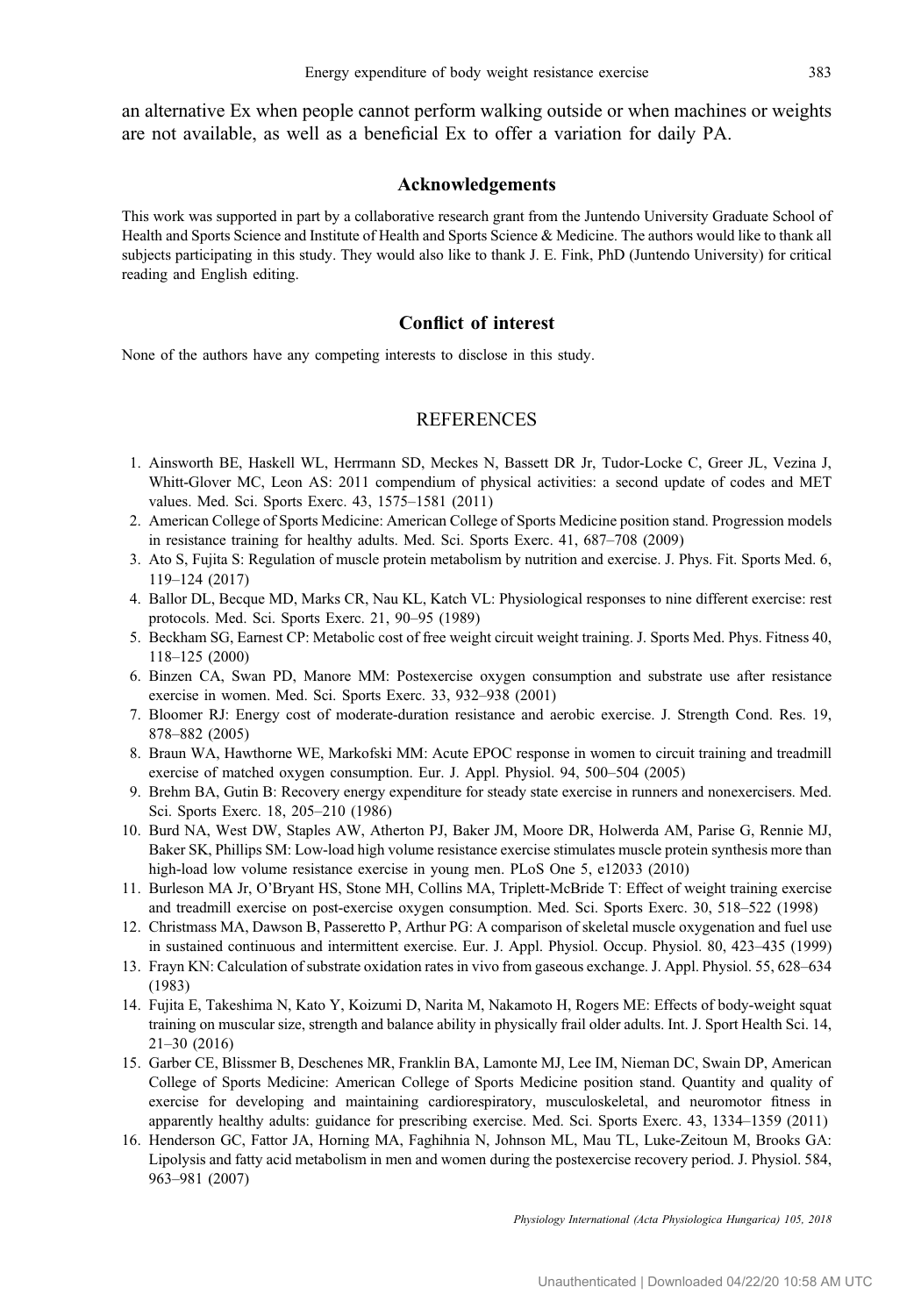- <span id="page-13-0"></span>17. Hirano M, Shindo M, Mishima S, Morimura K, Higuchi Y, Yamada Y, Higaki Y, Kiyonaga A: Effects of 2 weeks of low-intensity cycle training with different pedaling rates on the work rate at lactate threshold. Eur. J. Appl. Physiol. 115, 1005–1013 (2015)
- 18. Japan Sports Agency (2017): National Survey about implementation of sports and physical activity in 2016. Japan Sports Agency, Tokyo, pp. 10–58
- 19. Kamada M, Shiroma EJ, Buring JE, Miyachi M, Lee IM: Strength training and all-cause, cardiovascular disease, and cancer mortality in older women: a cohort study. J Am Heart Assoc. 6, e007677 (2017)
- 20. Knuttgen HG: Strength training and aerobic exercise: comparison and contrast. J. Strength Cond. Res. 21, 973–978 (2007)
- 21. Lagally KM, Cordero J, Good J, Brown DD, McCaw ST: Physiologic and metabolic responses to a continuous functional resistance exercise workout. J. Strength Cond. Res. 23, 373–379 (2009)
- 22. Luszczyk M, Flis DJ, Szadejko I, Laskowski R, Ziolkowski W: Excess post-exercise oxygen consumption and fat oxidation in recreationally trained men following exercise of equal energy expenditure: comparisons of spinning and constant endurance exercise. J. Sports Med. Phys. Fitness 58, 1781–1789 (2018)
- 23. Malatesta D, Werlen C, Bulfaro S, Cheneviere X, Borrani F: Effect of high-intensity interval exercise on lipid oxidation during postexercise recovery. Med. Sci. Sports Exerc. 41, 364–374 (2009)
- 24. Melanson EL, MacLean PS, Hill JO: Exercise improves fat metabolism in muscle but does not increase 24-h fat oxidation. Exerc. Sport Sci. Rev. 37, 93–101 (2009)
- 25. Mohamad NI, Cronin JB, Nosaka KK: Difference in kinematics and kinetics between high- and low-velocity resistance loading equated by volume: implications for hypertrophy training. J. Strength Cond. Res. 26, 269–275 (2012)
- 26. Morton RW, Oikawa SY, Wavell CG, Mazara N, McGlory C, Quadrilatero J, Baechler BL, Baker SK, Phillips SM: Neither load nor systemic hormones determine resistance training-mediated hypertrophy or strength gains in resistance-trained young men. J. Appl. Physiol. (1985) 121, 129–138 (2016)
- 27. Nakagata T, Naito H, Yamada Y: Metabolic equivalents of body weight resistance training with slow movement: implications for exercise prescription and health promotion. J. Exerc. Physiol. Online 21, 29–38 (2018)
- 28. Nakamoto H, Yoshitake Y, Takai Y, Kanehisa H, Kitamura T, Kawanishi M, Mori S: Knee extensor strength is associated with Mini-Mental State Examination scores in elderly men. Eur. J. Appl. Physiol. 112, 1945–1953 (2012)
- 29. Osterberg KL, Melby CL: Effect of acute resistance exercise on postexercise oxygen consumption and resting metabolic rate in young women. Int. J. Sport Nutr. Exerc. Metab. 10, 71–81 (2000)
- 30. Romijn JA, Coyle EF, Sidossis LS, Gastaldelli A, Horowitz JF, Endert E, Wolfe RR: Regulation of endogenous fat and carbohydrate metabolism in relation to exercise intensity and duration. Am. J. Physiol. 265, E380–E391 (1993)
- 31. Saris WH, Schrauwen P: Substrate oxidation differences between high- and low-intensity exercise are compensated over 24 hours in obese men. Int. J. Obes. Relat. Metab. Disord. 28, 759–765 (2004)
- 32. Schleppenbach LN, Ezer AB, Gronemus SA, Widenski KR, Braun SI, Janot JM: Speed- and circuit-based high-intensity interval training on recovery oxygen consumption. Int. J. Exerc. Sci. 10, 942–953 (2017)
- 33. Tanimoto M, Ishii N: Effects of low-intensity resistance exercise with slow movement and tonic force generation on muscular function in young men. J. Appl. Physiol. (1985) 100, 1150–1157 (2006)
- 34. Tanimoto M, Sanada K, Yamamoto K, Kawano H, Gando Y, Tabata I, Ishii N, Miyachi M: Effects of whole-body low-intensity resistance training with slow movement and tonic force generation on muscular size and strength in young men. J. Strength Cond. Res. 22, 1926–1938 (2008)
- 35. Taylor HL, Buskirk E, Henschel A: Maximal oxygen intake as an objective measure of cardio-respiratory performance. J. Appl. Physiol. 8, 73–80 (1955)
- 36. Thornton MK, Potteiger JA: Effects of resistance exercise bouts of different intensities but equal work on EPOC. Med. Sci. Sports Exerc. 34, 715–722 (2002)
- 37. Tsuzuku S, Kajioka T, Sakakibara H, Shimaoka K: Slow movement resistance training using body weight improves muscle mass in the elderly: a randomized controlled trial. Scand. J. Med. Sci. Sports. 28, 1339–1344 (2018)
- 38. US Department of Health and Human Services (2008): 2008 Physical Activity Guidelines for Americans. US Department of Health and Human Services, Washington, DC
- 39. Watanabe Y, Tanimoto M, Oba N, Sanada K, Miyachi M, Ishii N: Effect of resistance training using bodyweight in the elderly: comparison of resistance exercise movement between slow and normal speed movement. Geriatr. Gerontol. Int. 15, 1270–1277 (2015)
- 40. Weir JB: New methods for calculating metabolic rate with special reference to protein metabolism. J. Physiol. 109, 1–9 (1949)